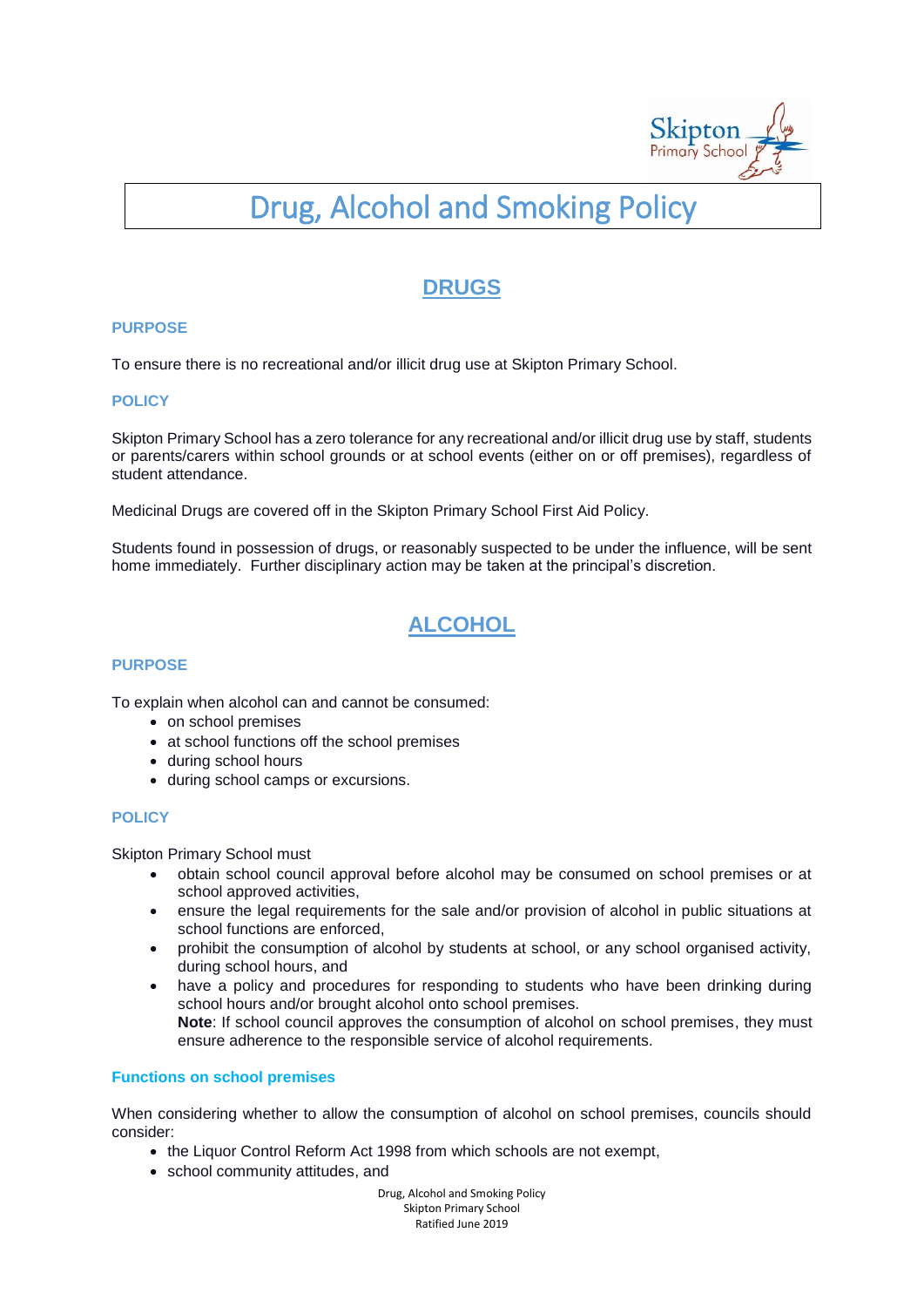school policies related to drug education and health and wellbeing.

- Examples of the type of applications that the school council may approve are:
	- private functions organised by the council if students are not present,
	- outside organisations hiring or leasing school buildings, and
	- private staff functions which exclude students.

#### **Functions off school premises**

If students are present at an off-campus function, alcohol must not be available.

#### **During school hours**

Students who have been drinking during school hours or brought alcohol onto school premises will be sent home immediately. The principal will determine the appropriate response to such incidents at the time of the infringement. The principal shall notify police if the source of supply, such as a retailer, can be identified.

#### **School camps and excursions**

This table explains the treatment of alcohol consumption on excursions or school camps.

Consumption of alcohol is prohibited regardless of the student's age. Offenders will be:

- sanctioned in accordance with the student engagement policy or
- where appropriate, returned to school or home.

Staff must:

- inform parents/guardians and students before departure of:
	- $\triangleright$  the alcohol prohibition, or
	- $\triangleright$  the sanctions that could be expected for offending
- act in accordance with their duty of care to students, which is in force during the entire time of the camp or excursion, be aware that consumption of alcohol by staff during camps or excursions is:
	- $\triangleright$  inconsistent with the standard of professional conduct necessary to maintain community confidence in these activities,
	- $\triangleright$  is considered unwise, and
	- $\triangleright$  could lead to allegations of negligence and loss of WorkCover rights.

### **SMOKING**

#### **PURPOSE**

To ensure there is no smoking on school grounds and near school entrances.

#### **POLICY**

Skipton Primary School must erect no-smoking signs (legislative requirement) and enforce the ban to prohibit smoking on school grounds and within four metres of school entrances (as outlined in a 2015 amendment in the Tobacco Act 1987), and 10 metres of playground areas (this is inclusive of all school grounds).

The smoking ban applies to:

- anyone present on school premises during and after school hours including students, teachers, contractors, parents/guardians or the wider community, such as sporting groups, and
- all activities that take place on school premises including pre-schools, kindergartens, outside school hours care, cultural, sporting or recreational activities and school fetes, and
- all school activities outside school grounds where students are present eg. sporting events in Ballarat, visits to museums etc.

Drug, Alcohol and Smoking Policy Skipton Primary School Ratified June 2019